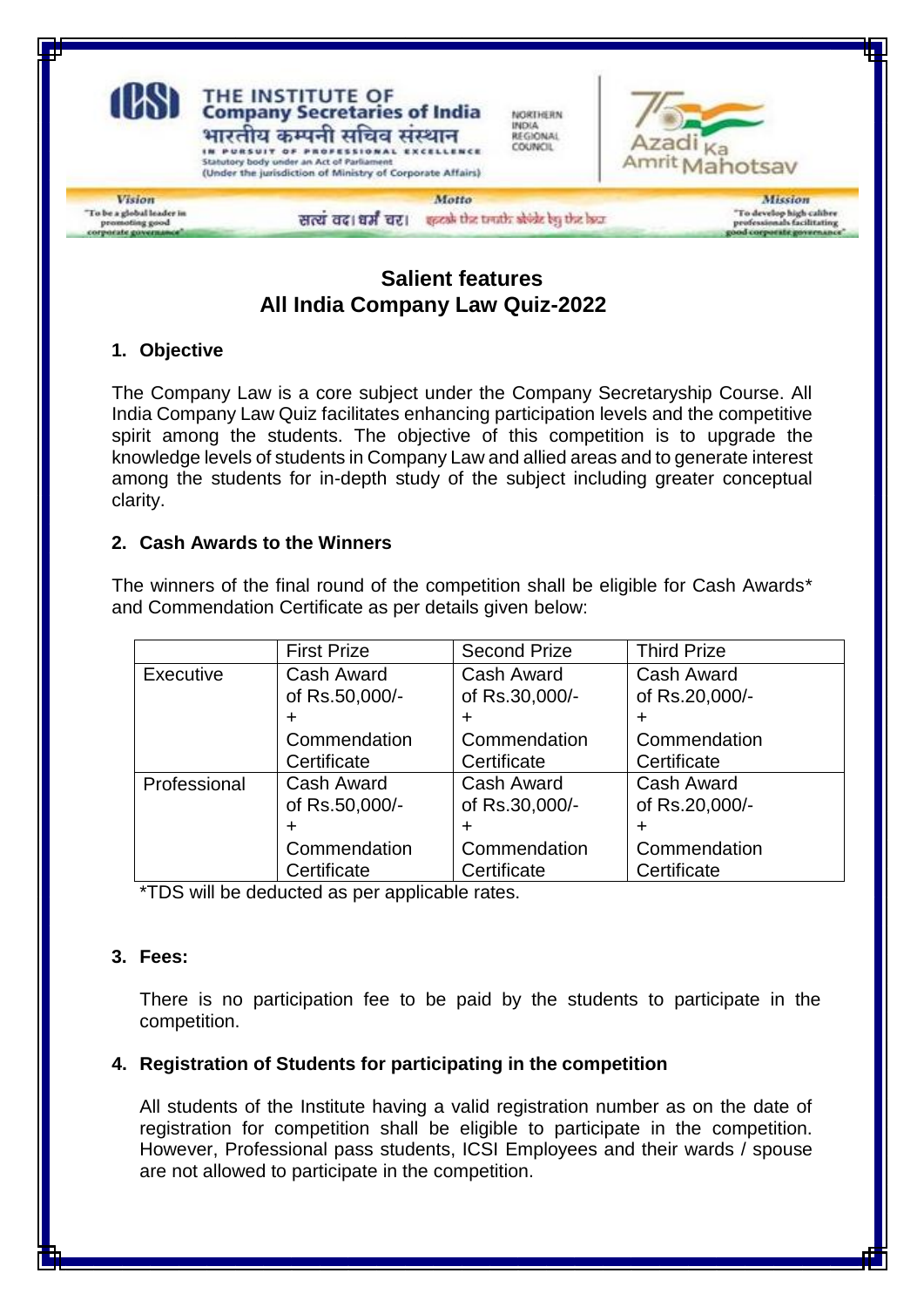The Registration for the competition shall be through online mode and the online window for registration shall be open from 10.00 am on 20<sup>th</sup> April 2022 till 05.00 pm on 31st May 2022. Those students who register for the competition through the online mode shall ONLY be eligible to participate in the Preliminary Round of the competition which is scheduled to be held on 17<sup>th</sup> June 2022.

# **5. Rounds:**

The Online Quiz Competition shall be in MCQ Pattern in Any Time Anywhere mode. Students can participate in the Quiz through Mobiles, Tablets, Laptops and Desktops which have internet connectivity.

## **A. Preliminary Round of the competition** *(to be conducted directly by ICSI HQ)*

- i) This round will be conducted through an Online mode in MCQ Pattern on 17<sup>th</sup> June 2022.
- ii) The Online Quiz window will be open during 10:00 AM to 05:00 PM on  $17<sup>th</sup>$ June 2022 during which the students may login and appear in the competition.
- iii) Questions in MCQ pattern will be displayed at LMS platform for students of Executive & Professional Programme Stages separately.
- iv) Duration of the competition will be 20 Minutes during which a student is to attempt 25 questions.
- v) A student will be allowed to appear only once in the competition.
- vi) The Online Quiz will be conducted separately for students of Executive & Professional Programme Stages.
- vii) Questions will be set elementary type designed to test the basic knowledge /understanding of student in their core subject.
- viii) Score sheet of all students appeared in Preliminary round will be arranged in descending order of marks secured. 20% of total students appeared (taken from top of the above score sheet) shall be treated qualified for appearing in Quarter final round, provided he/she has not obtained zero marks.
- ix) After calculating top 20% students from above score sheet , if it is found that there are more students who have secured same marks which is secured by last candidate in the above selected category, in such case all such students who have secured marks equal to marks secured by above 20% selected list shall be treated qualified for appearing in the Quarter Final round.
- x) Total 25 Questions of 1 Mark each and the Test has to be completed in 20 Minutes (The window shall display the Timer during the Test and the same will automatically close at the end of stipulated time)
- xi) There will be no negative marking.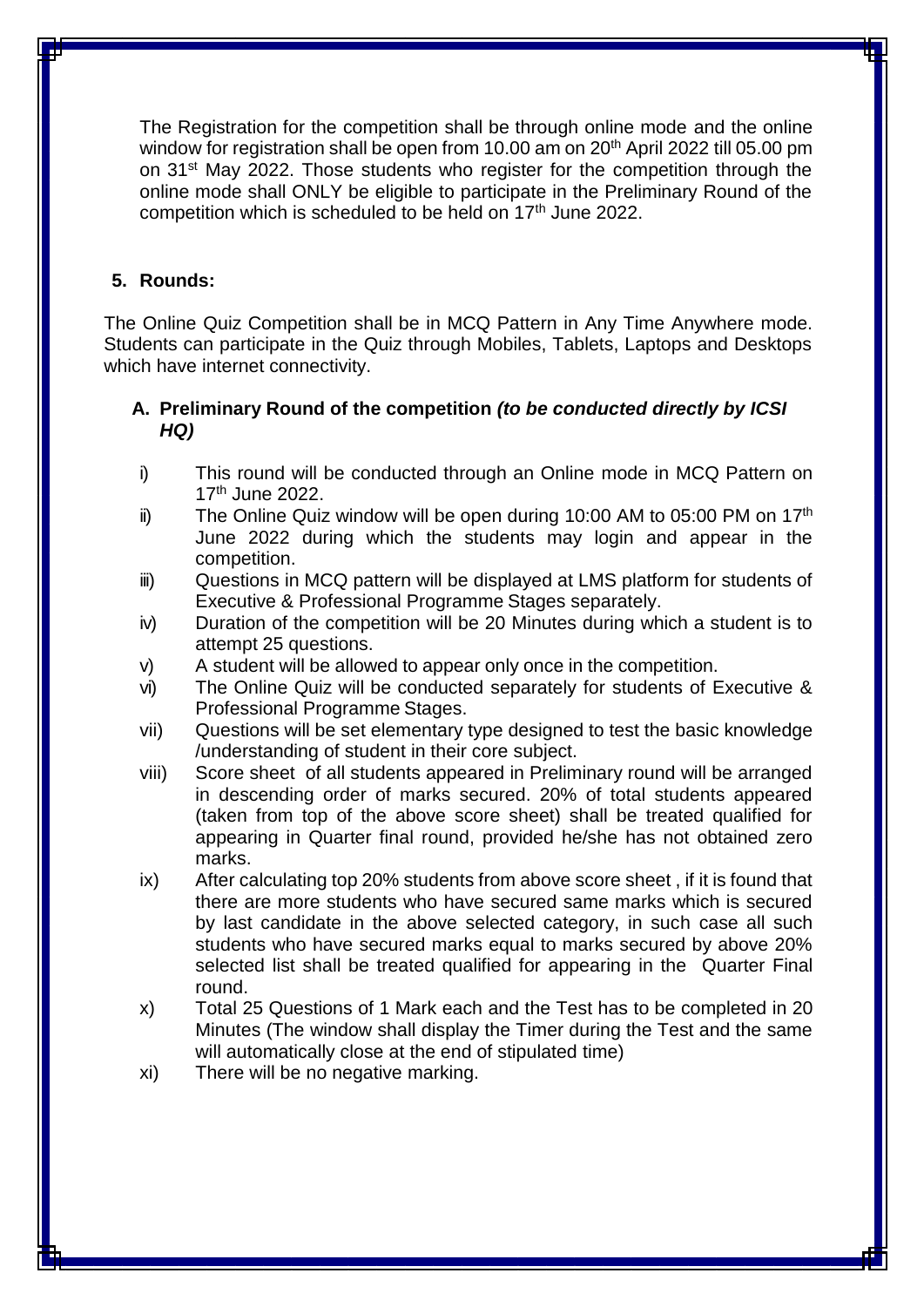# **B. Quarter Final Round of the competition** *(to be conducted directly by ICSI HQ)*

- i) All participants who have qualified the Preliminary Round of the Competition, shall be eligible to participate in the Quarter-Final Round of the Competition.
- ii) The Quarter-Final round of the competition shall be organized on  $8<sup>th</sup>$  July 2022.
- iii) The difficulty level of questions in the Quarter-Final Round shall be higher than the Preliminary Round.
- iv) This round will also be conducted through an online mode in MCQ Pattern on 8<sup>th</sup> July 2022.
- v) The Online Quiz window will be open during 10:00 AM to 05:00 PM on 8<sup>th</sup> July 2022 during which the students may login and appear in the competition.
- vi) Duration of the competition will be 20 Minutes during which a student is to attempt 25 questions.
- vii) A student will be allowed to appear only once in the competition.
- viii) The Online Quiz will be conducted separately for students of Executive & Professional Programme Stages.
- ix) The students who shall be scoring minimum 20 Marks out of a total of 25 Marks shall be shortlisted for appearing in the next level i.e. Semi-Final round of the Competition.
- x) Total 25 Questions of 1 Mark each and the Test has to be completed in 20 Minutes (The window shall display the Timer during the Test and the same will automatically close at the end of stipulated time)
- xi) There will be no negative marking.

## **C. Semi Final Round of the competition** *(to be conducted directly by ICSI HQ)*

- i) All participants who have qualified the Quarter final Round of the Competition, shall be eligible to participate in the Semi Final Round of the Competition.
- ii) The Semi Final Round of the competition shall be organized on  $28<sup>th</sup>$  July 2022
- iii) The difficulty level of questions in the Semi-Final Round shall be higher than the Quarter final Round.
- iv) Questions will be based on case studies, to test the applied knowledge of students. In each question, case/ situation will be given, based on which four options will be given as a solution of the case/ situation. Student is to select one best option out of four options given.
- v) This round will also be conducted through an online mode in MCQ Pattern on 28th July 2022.
- vi) The Online Quiz window will be open during 10:00 AM to 05:00 PM on 28<sup>th</sup> July 2022 during which the students may login and appear in the competition.
- vii) A student will be allowed to appear only once in the competition.
- viii) The Online Quiz will be conducted separately for students of Executive & Professional Programme Stages.